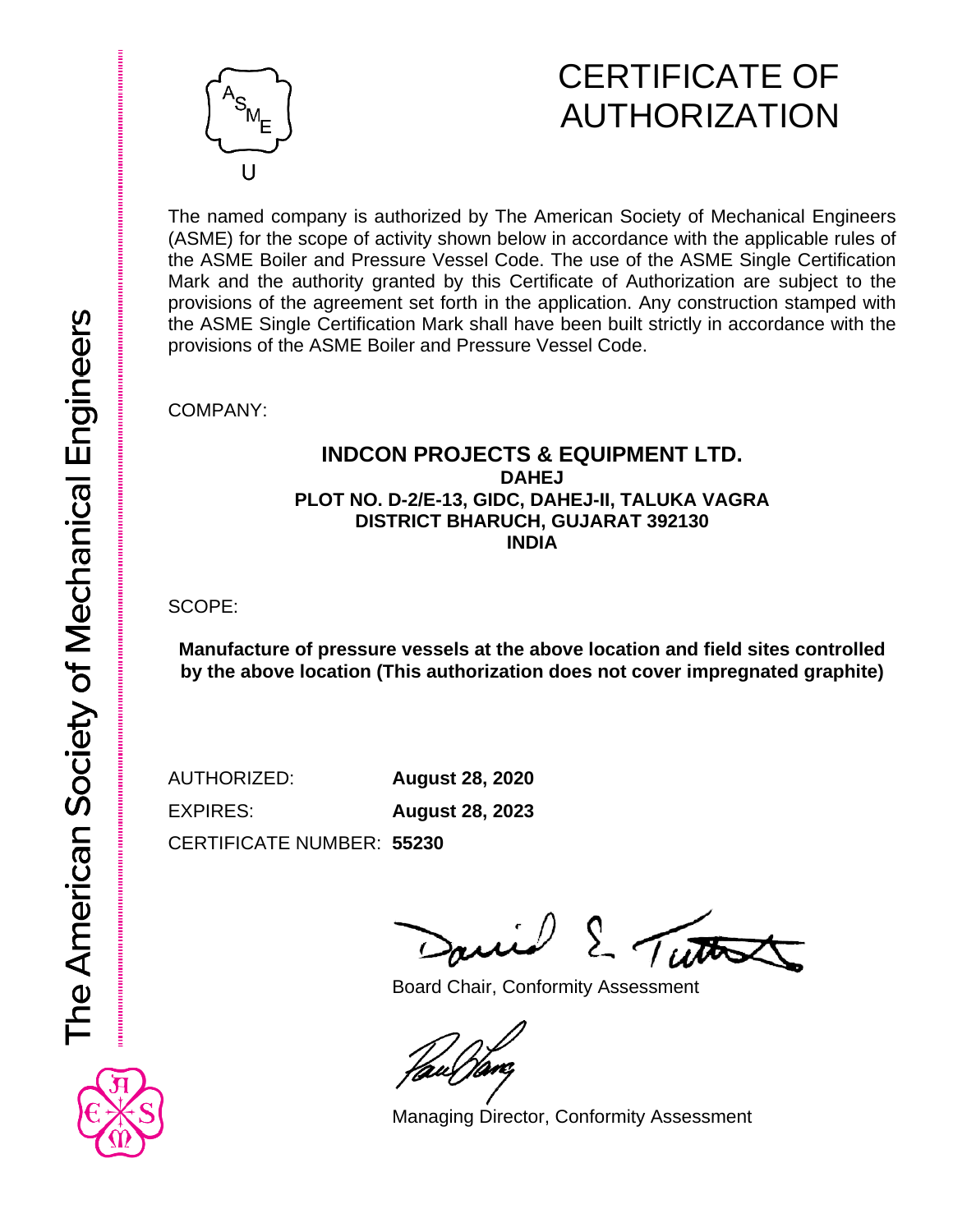

## CERTIFICATE OF AUTHORIZATION

The named company is authorized by The American Society of Mechanical Engineers (ASME) for the scope of activity shown below in accordance with the applicable rules of the ASME Boiler and Pressure Vessel Code. The use of the ASME Single Certification Mark and the authority granted by this Certificate of Authorization are subject to the provisions of the agreement set forth in the application. Any construction stamped with the ASME Single Certification Mark shall have been built strictly in accordance with the provisions of the ASME Boiler and Pressure Vessel Code.

COMPANY:

#### **INDCON PROJECTS & EQUIPMENT LTD. DAHEJ PLOT NO. D-2/E-13, GIDC, DAHEJ-II, TALUKA VAGRA DISTRICT BHARUCH, GUJARAT 392130 INDIA**

SCOPE:

**Manufacture of Class 1 and Class 2 pressure vessels at the above location and field sites controlled by the above location**

AUTHORIZED: **August 28, 2020** EXPIRES: **August 28, 2023**

CERTIFICATE NUMBER: **55231**

Titto

Board Chair, Conformity Assessment

Managing Director, Conformity Assessment